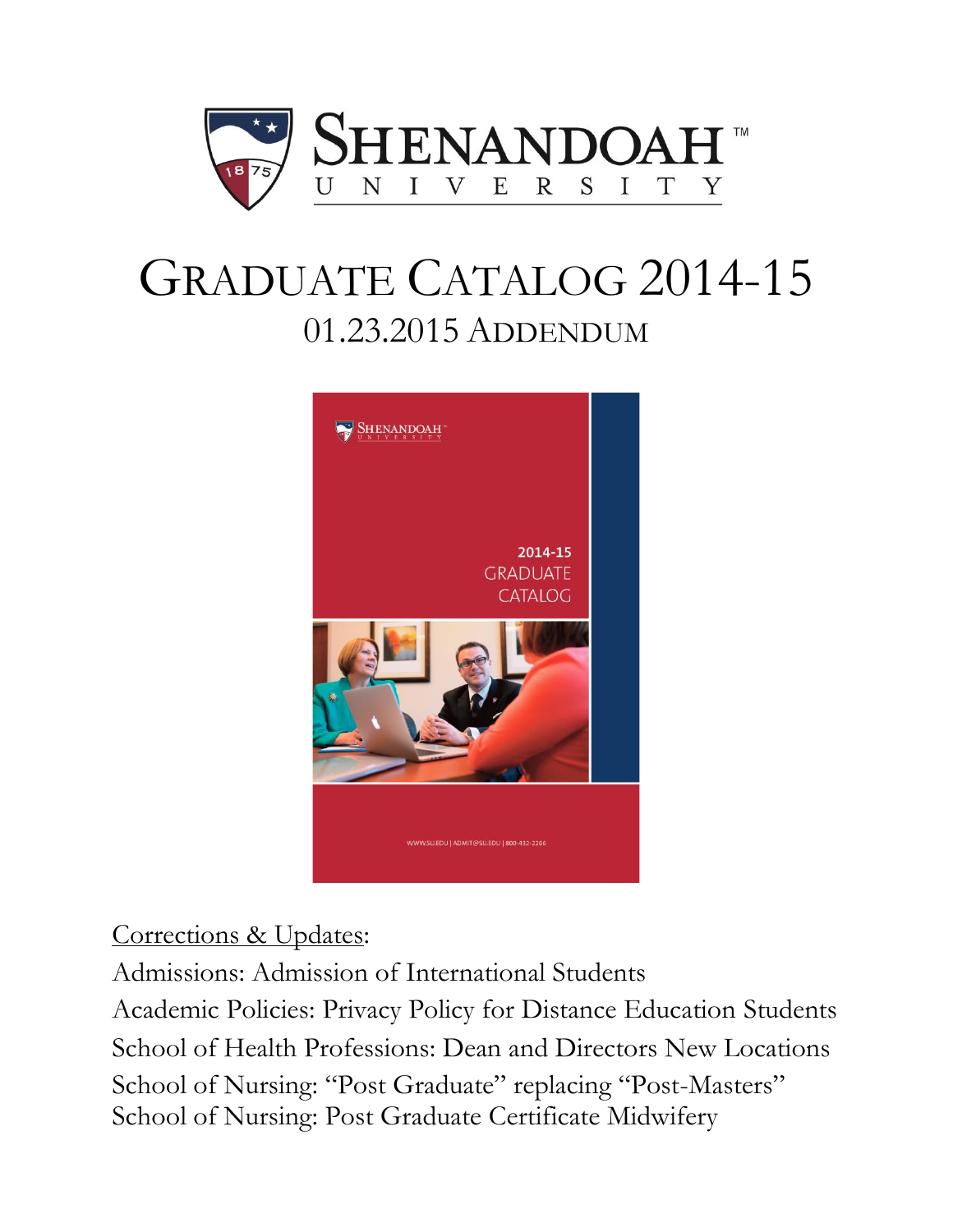#### **Admission of International Students**

#### …

- 5. Non-Native English Speaking (NNES) applicants must demonstrate proficiency in the English language in one of three ways:
	- A. At least 48 credit hours with a cumulative GPA of 2.5 in a post-secondary institution in which English is the language of instruction.
	- B. Test of English as a Foreign Language (TOEFL):

| iBT (Internet TOEFL) | Paper | IELTS* |
|----------------------|-------|--------|
| 79                   | 550   | 6.5    |
| 79                   | 550   | 6.5    |
| 79                   | 550   | 6.5    |
| 83                   | 558   | n/a    |
| 83                   | 558   | n/a    |
| 79                   | 550   | 6.5    |
|                      |       |        |

\*International English Language Testing System

The Shenandoah University TOEFL test code is 5613.

C. SAT critical reading score of 450 or higher or ACT examination composite score of 19 or higher.

The Admissions Office must receive all transcripts and/or test scores no later than 14 business days before the start date of each term. No test score will be considered that is over 12 months old.

#### **Conditional Admission of Non-Native English Speakers**

Those students with minimum scores of 45 on iBT (Internet TOEFL), 450 on Paper TOEFL, or 5.0 on IELTS (International English Language Testing System) may be granted conditional admission and must complete Shenandoah University's Intensive English as a Second Language Program (IESL).

#### **Intensive English as a Second Language (IESL)**

Shenandoah University's Intensive English as a Second Language (IESL) program welcomes international undergraduate and graduate-level students to prepare for success in their academic careers by providing a comprehensive course of instruction including 20 hours per week of coursework in oral communication (speaking and listening), reading, writing, and grammar in use offered on campus so that students are fully immersed into the American collegiate experience. Courses are taught at the intermediate and advanced levels only. IESL classes are non-credit bearing. Successful completion of the IESL program is proficiency based as determined by attainment of TOEFL/IELTS scores that meet university admissions requirements.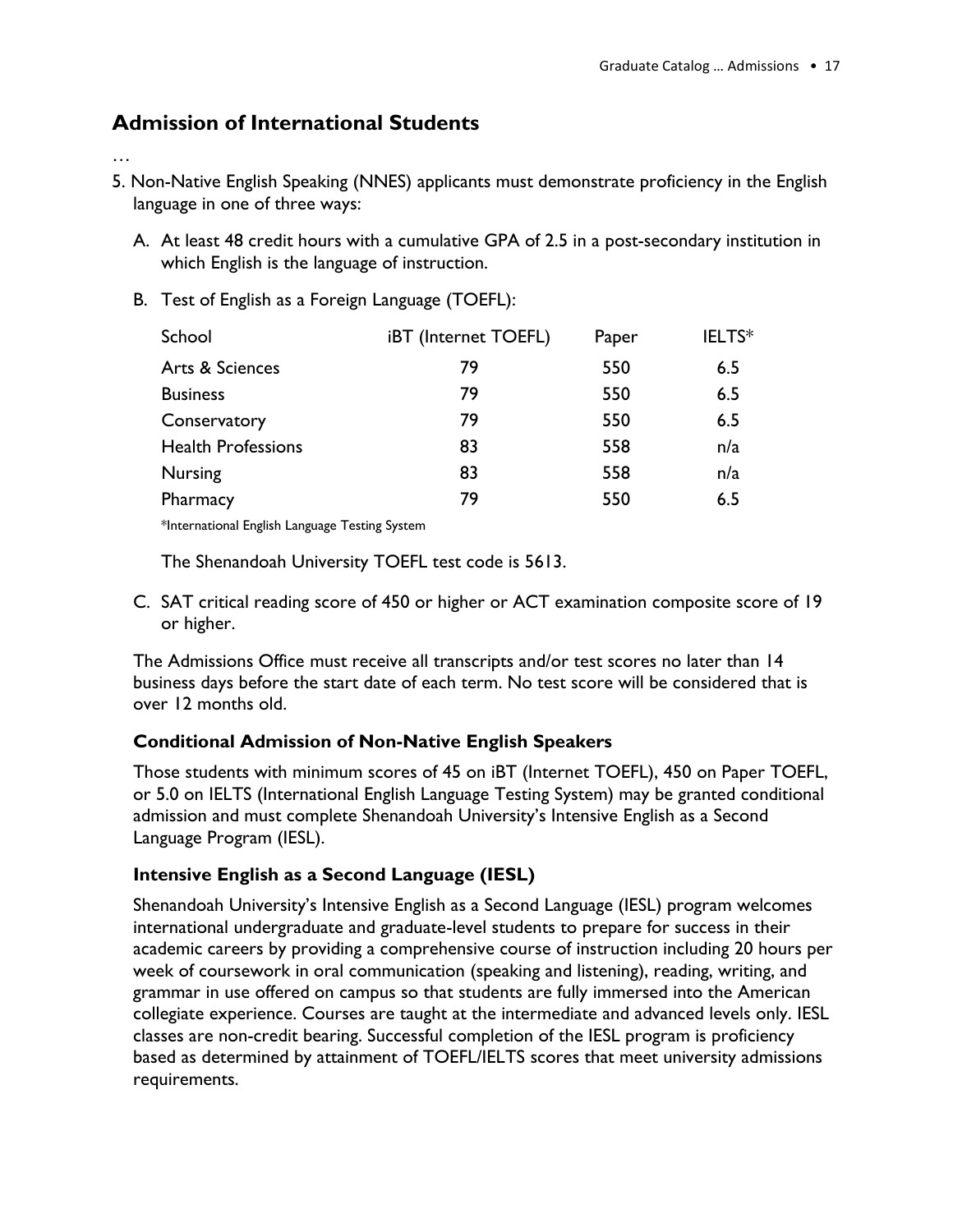Admission to IESL is open to international students with minimum scores of 45 on iBT (Internet TOEFL), 450 on Paper TOEFL, or 5.0 on IELTS (International English Language Testing System).

Upon arrival to campus, students complete placement exams to determine their levels of listening/reading/grammar, speaking, and writing and are placed in four skills classes: oral communication (speaking and listening), reading, writing, and grammar in use. Classes meet five days per week for the entire semester. Skill classes run concurrently to allow students to be placed at appropriate levels by individual skill.

The university also offers the program during an 8-week summer session.

In addition to IESL, the English as a Second Language Program also offers ES 195-English as a Second Language Bridge, a three-credit class for international students who have met university admissions requirements but desire more focused instruction in English. ESL 195 can be taken on its own or coupled with any 100- or 200-level course. Graduate students may choose to take this class along with any graduate-level course.

6. Applicants must submit all …

[Replaces point #5 on pages 17-18 under Admission of International Students section in the Graduate Admissions chapter.]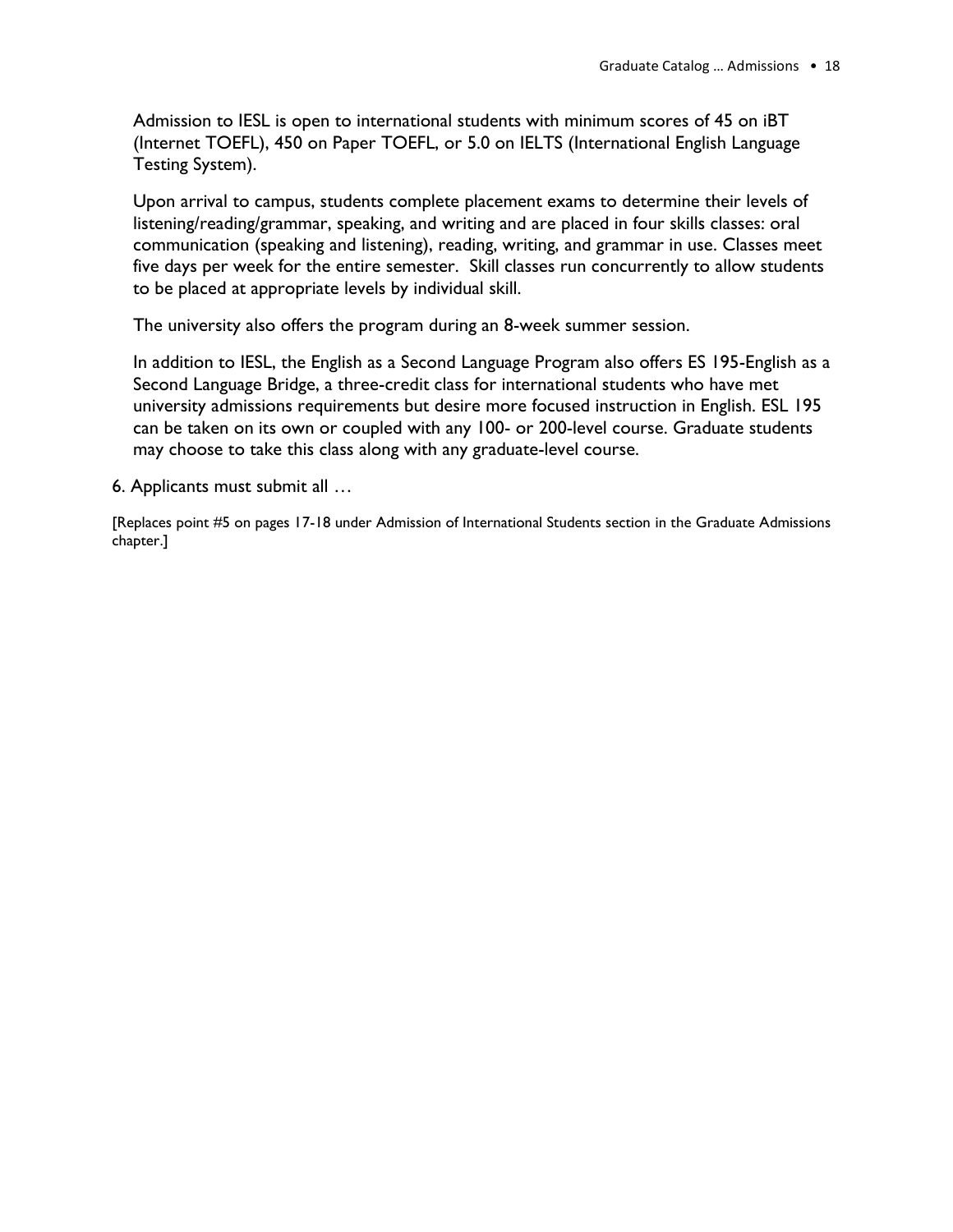# **Privacy Policy for Distance Education Students**

Shenandoah University will make every attempt to protect student privacy with respect to online activities. Distance Education students must recognize, however, that the university administration uses analytic data (such as "cookies" or usage statistics) to ensure that systems function well and that some student activities in distance courses may be recorded for later use.

In order to keep communications between faculty and students private, the university provides access to a FERPA-compliant encrypted email service. The content of such messages will not be disclosed to parties outside the university except as required by law. Student email accounts are only managed to the extent necessary to ensure adherence to university use policy or as required by law. Analytics are used to track user behavior on university websites, but this information is for internal university use only. Similarly, network traffic is only analyzed for the purposes of keeping systems operational and to ensure compliance with university policy or law. External software vendors that provide services to the university will be required to keep student information secure.

[New section to be inserted on page 43 following Protecting Students' Privacy Rights section in the Graduate Academic Policies chapter.]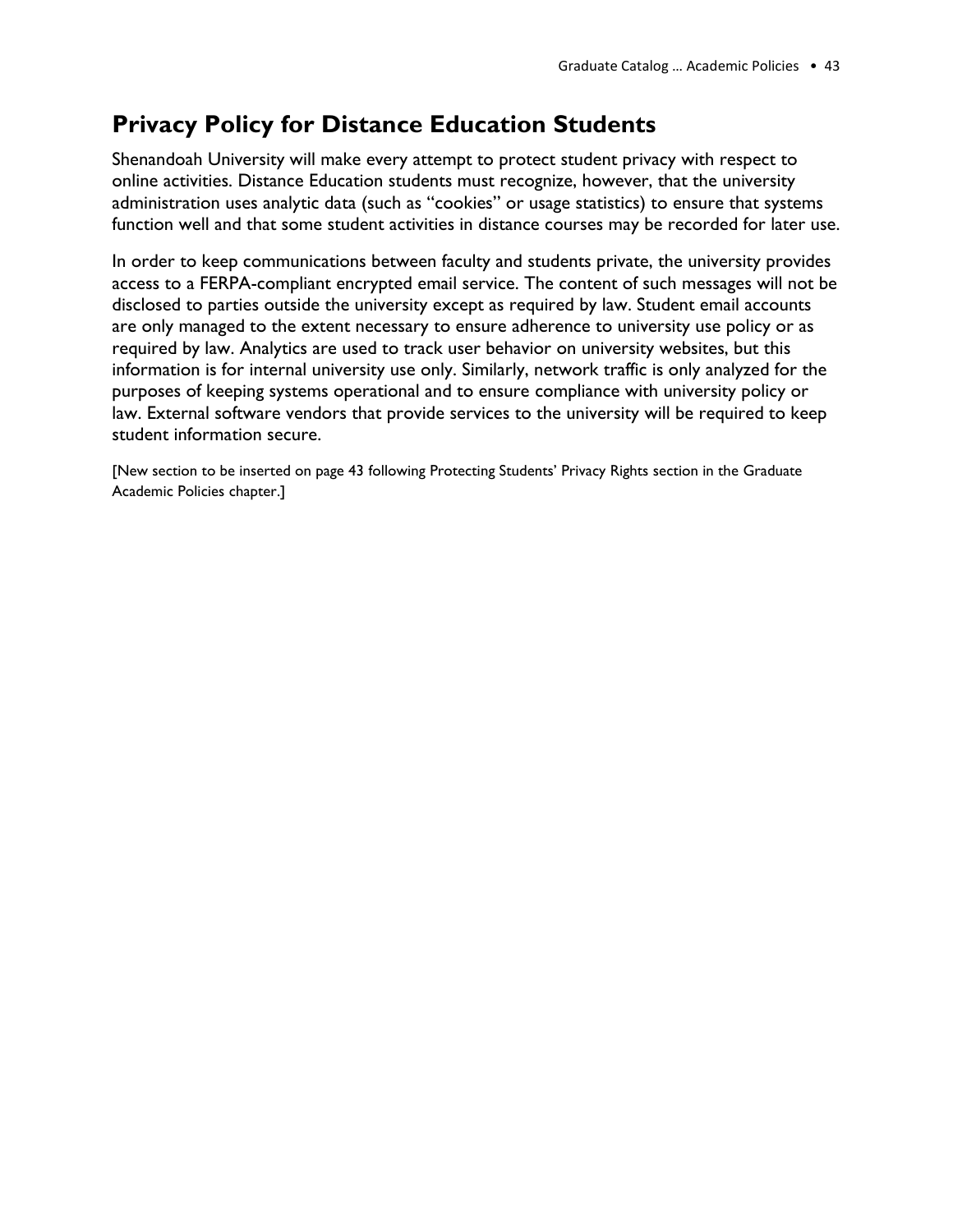# **SCHOOL OF HEALTH PROFESSIONS**

Timothy E. Ford, Dean Health Professions Building, Suite 220 (540) 542-6209

[Replaces contact information in the School of Health Professions chapter on page 198.]

# **Division of Occupational Therapy**

Dr. Leslie Davidson, Director *Health Professions Building, 1775 North Sector Court, Suite 265-A,* (540) 665-5540

[Replaces contact information in the School of Health Professions chapter on page 214.]

#### **Division of Physical Therapy**

Karen Abraham, Director *Health Professions Building, 1775 North Sector Court, Suite 219,* (540) 665-5520

[Replaces contact information in the School of Health Professions chapter on page 218.]

#### **Division of Physician Assistant Studies**

Rachel A. Carlson, Director and Associate Professor *Health Professions Building, 1775 North Sector Court, Suite 200-A,* (540) 542-6208, pa@su.edu

[Replaces contact information in the School of Health Professions chapter on page 227.]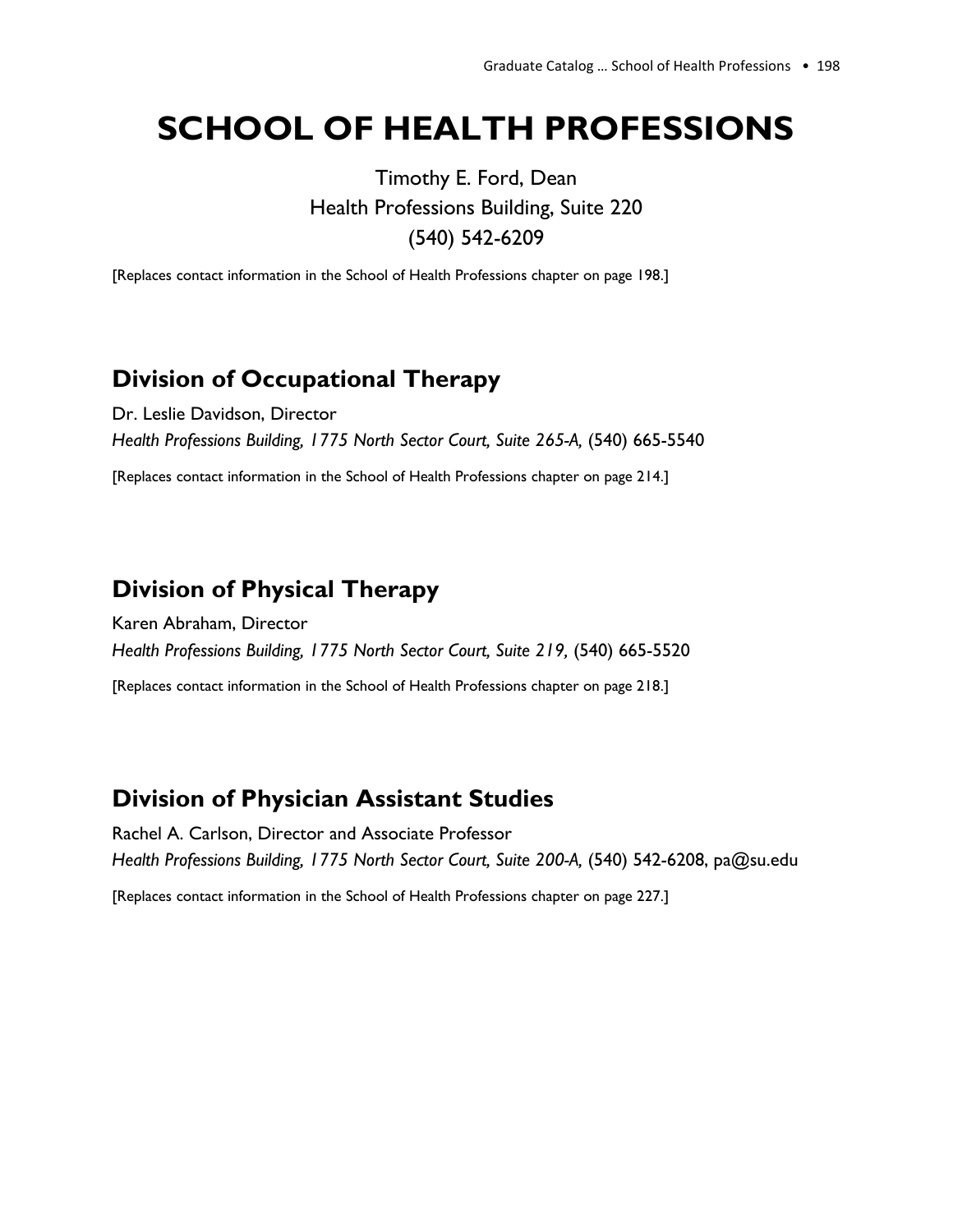#### **Doctor of Nursing Practice**

The Graduate Program in Nursing offers a Doctor of Nursing Practice (DNP) degree for FNP and PMHNP specialties. A Doctor of Nursing Practice degree (BSN-DNP or Post *G*raduate DNP) prepares the nurse with the necessary skills and knowledge to assume the role of a primary health care provider in a variety of settings. Doctor of Nursing Practice graduates are educated to become leaders in the health care arena and prepared to deliver quality primary health care.

BSN-DNP graduates will be prepared to practice as FNP or PMHNP and be eligible to sit for the FNP or PMHNP certification exams.

#### **Application Process for the Graduate Program**

Priority Application Guidelines: Priority consideration for Fall admission is May 1. Priority consideration for Spring admission is November 1. Thereafter, admission is based on availability of seats in the program.

# **General Information**

#### **Application Process**

All students must complete the Shenandoah University Graduate Application and the Eleanor Wade Custer School of Nursing Supplemental Application Packet. The following are requirements for admission:

- 1. Applicant must be a licensed registered nurse in the United States. Applicants not licensed in Virginia must apply and receive licensure by endorsement unless the applicant is licensed in a compact state with multi-state privilege. Applicants must have a minimum undergraduate cumulative grade point average (GPA) of 3.0 on a 4.0 scale. Applicants to the Doctor of Nursing Practice and the Post *Graduate* Certificate programs must have a minimum graduate cumulative GPA of 3.0 on a 4.0 scale.
- 2. Submit three recommendations (Post *Graduate* Certificate applicants submit only two recommendations). One recommendation is to be from a former dean, faculty member or advisor familiar with the applicant's academic performance, one from a current or former supervisor familiar with the applicant's clinical practice and one may be another graduate prepared nurse who can address the applicant's ability for graduate school performance. If the applicant cannot submit a nursing faculty member recommendation, one may be submitted from an additional nursing service supervisor.
- 3. All applicants must submit an essay. DNP applicants must also submit a secondary essay.
- 4. DNP and MSN applicants must have earned a BS in Nursing degree from an NLNAC or CCNEaccredited program. RN-MSN applicants must have earned an ASN or diploma in nursing from an NLNAC or regionally accredited program. Post *Graduate* Certificate applicants must have earned a MSN degree from an NLNAC or CCNE-accredited program. If the degree is not from a NLNACor a CCNE-accredited program, the applicant is evaluated on an individual basis.
- 5. FNP, PMHNP AND NMW (APRN) students must have a minimum of one year (2,080 hours) clinical nursing experience (or equivalent) before entering the APRN specialty courses. These are generally offered in the second year; therefore, the first year courses may be taken while the student is accumulating clinical nursing experience. Equivalency of clinical nursing experience is determined by the School of Nursing. Students requesting consideration of equivalency should do so in writing and provide rationale for this request. HSM students are not required to complete 2,080 hours of clinical nursing prior to entering specialty courses.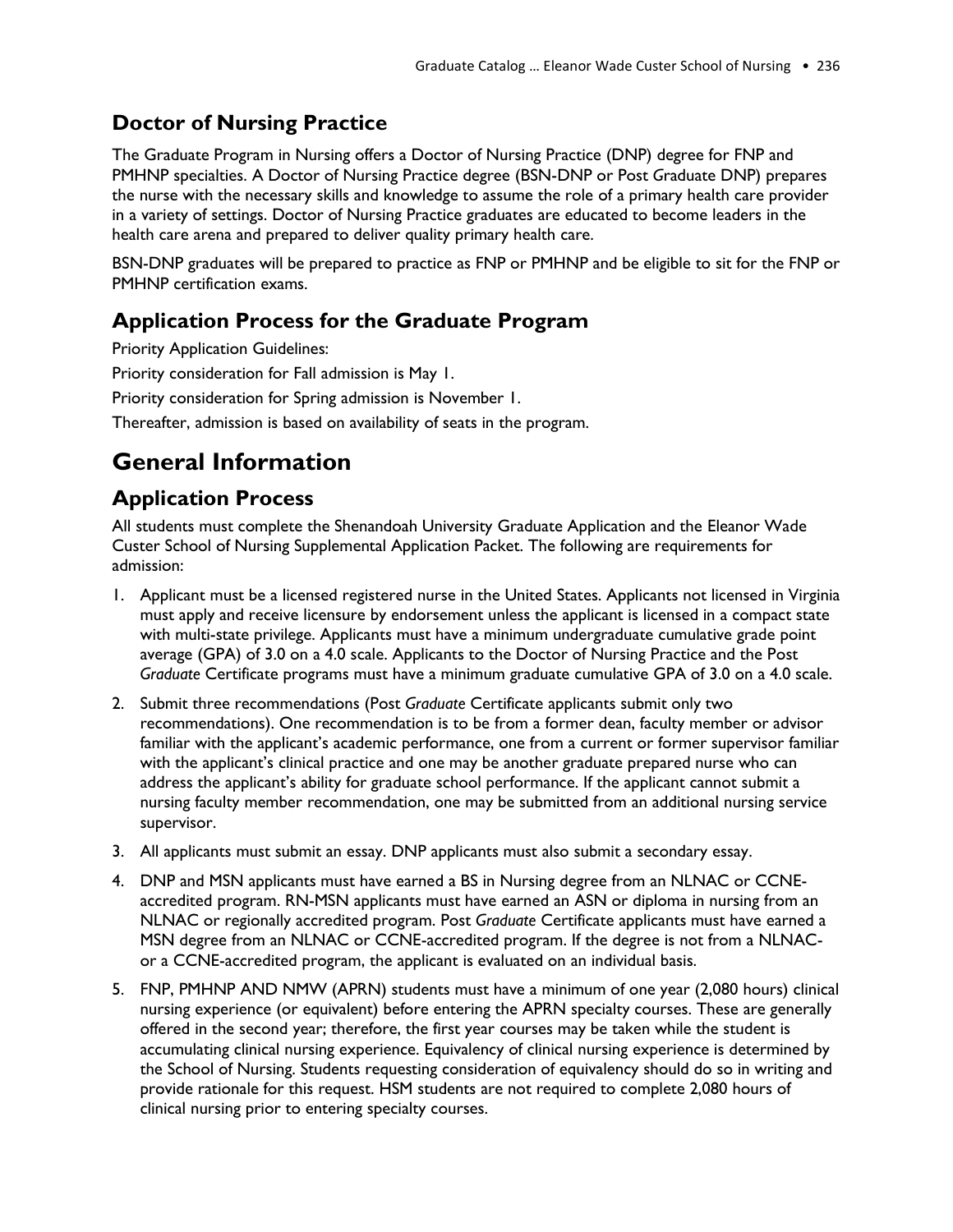- 6 Applicants for the post graduate certificate programs in FNP, PMHNP and NMW must demonstrate evidence of a minimum of one year (2,080 hours) current clinical nursing experience (or equivalent) within the preceding five-year period before entering the MSN specialty tracks.
- 7. Applicants to the *Post Graduate Certificate* Psychiatric Mental-Health Nurse Practitioner must document a minimum of 320 clinical hours in Psychiatric Mental Health graduate level coursework.
- 8. MSN and BSN to DNP applicants must demonstrate successful completion of baccalaureate-level nursing courses in physical assessment, introductory statistics, and community nursing with a grade of "C" or better. Applicants missing one or more of these courses may be admitted provisionally and are allowed to complete any missing prerequisites within the first year of study, or challenge the Community Nursing and Physical Assessment requirements via NLN exams.
- 9. Post *Graduate* NP or NMW Certificate applicants must provide evidence of successful completion of a MSN degree as well as graduate level health assessment, pharmacology and pathophysiology courses with a grade of "B" or better *within the past five years*. Applicants may be offered provisional acceptance moving to full acceptance upon completion of advanced health assessment, pharmacology, and pathophysiology courses with a grade of "B" or better.
- 10. RN-MSN applicants must demonstrate successful completion of all prerequisite courses prior to admission.
- 11. Applicants for the *Post Graduate* DNP must hold appropriate certification or be eligible to take the certification exam within one semester of DNP study. Students who do not pass the certification exam by the last day of Add/Drop of the second semester of DNP study must withdraw from the program.
- 12. Post *G*raduate DNP applicants must have successful completion of MSN courses in advanced health assessment, pharmacology, and pathophysiology. Courses in applied interactive genetics and emergency preparedness disaster nursing are required in the DNP program of study and may be considered for transferred credit.
- 13. Qualified applicants are invited for a personal interview with the School of Nursing graduate faculty.
- 14. Applicants who have been dismissed from any graduate program of nursing are not eligible for admission or readmission to the Shenandoah University School of Nursing.
- 15. Upon acceptance to the graduate program, an applicant can defer only one time.
- 16. International applicants for graduate nursing programs must follow the guidelines for Non-Native English Speaking (NNES) graduate students as detailed in the graduate catalog under Admission of International Students.

All international students applying to be considered for a graduate degree in nursing must hold a baccalaureate degree in nursing. Additionally, the applicant must currently be licensed as a Registered Nurse, in order to practice clinical nursing within the United States. Due to required clinical experiences in all tracks, applicants must take the NCLEX in Virginia prior to entering the program. (link to the Board of Nursing). Applicants for licensure in Virginia may be required to have their international transcripts evaluated, course-by-course, by the Commission on Graduates of Foreign Nursing Schools (CGFNS).

All international applicants and all applicants whose first language is not English must submit official copies of the Test of English as a Foreign Language (TOEFL). Applicants should request official scores be sent to the Shenandoah University (SU) Graduate Admissions office; the SU code is 5613. More information about TOEFL can be found at www.ets.org/toefl. The date of taking the TOEFL should not be more than 12 months prior to the date of enrollment. The minimum score acceptable for admission to the School of Nursing is 83 or higher for the Internet-based TOEFL.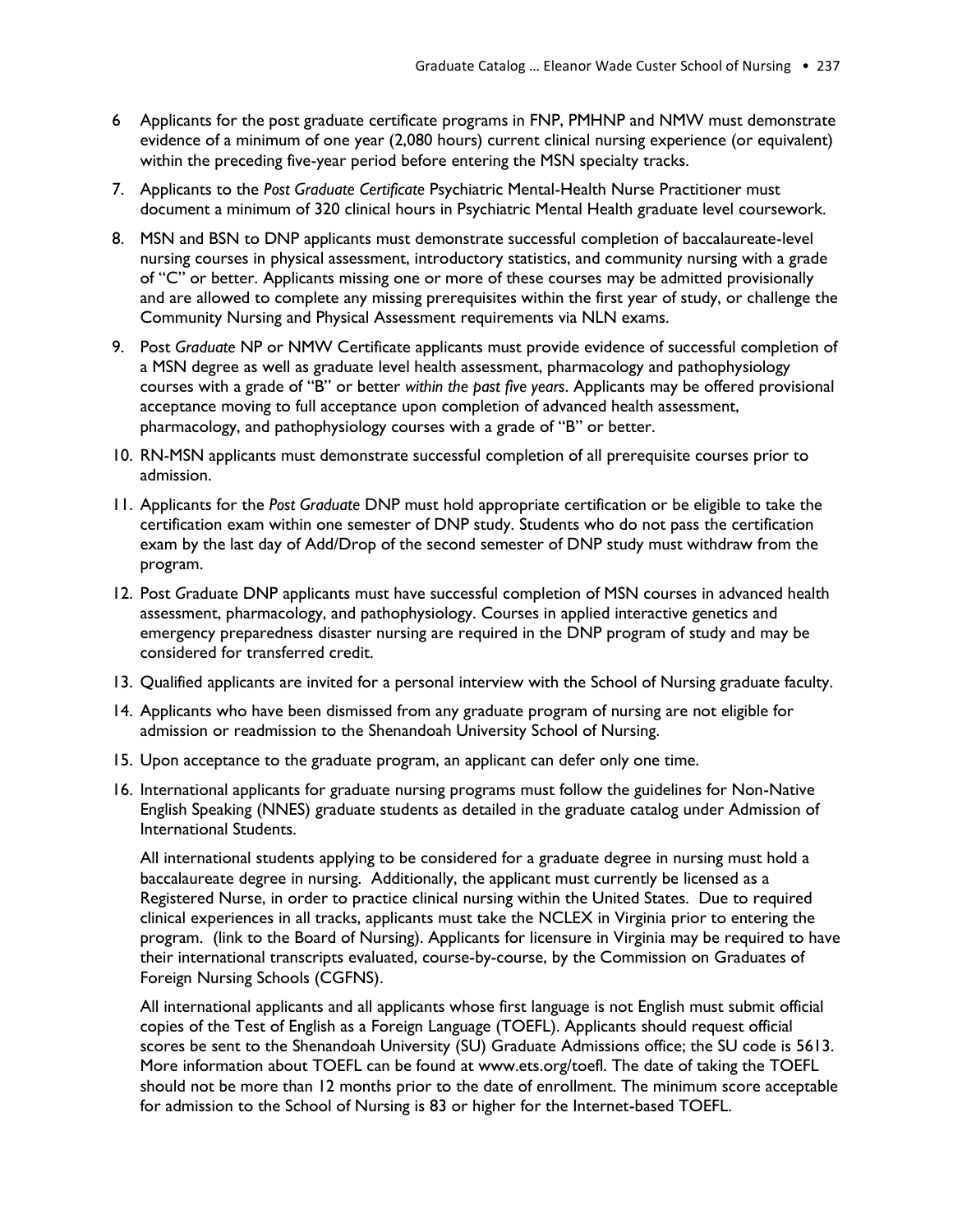#### **Academic Progression**

For SON graduate academic progression policies please refer to School of Nursing Student Handbook.

#### **Course Credit as a Visiting Student**

No more than six credits of graduate course work as a Visiting Student may be applied toward the graduate degree.

#### **Graduate Courses for Transfer Credit**

Graduate applicants may transfer up to 12 semester hours of equivalent courses into the graduate program. Post *Graduate* Certificate and Post-*Graduate* Doctor of Nursing Practice applicants may transfer up to six credit hours into the graduate program. Post Graduate Psychiatric Mental Health Nurse Practitioner Certificate applicants may transfer up to 10 credit hours. Courses for transfer credit are evaluated on an individual basis.

…

[Replaces references to "Post-Masters" with "Post Graduate" in the Eleanor Wade Custer School of Nursing chapter pages 236-239.]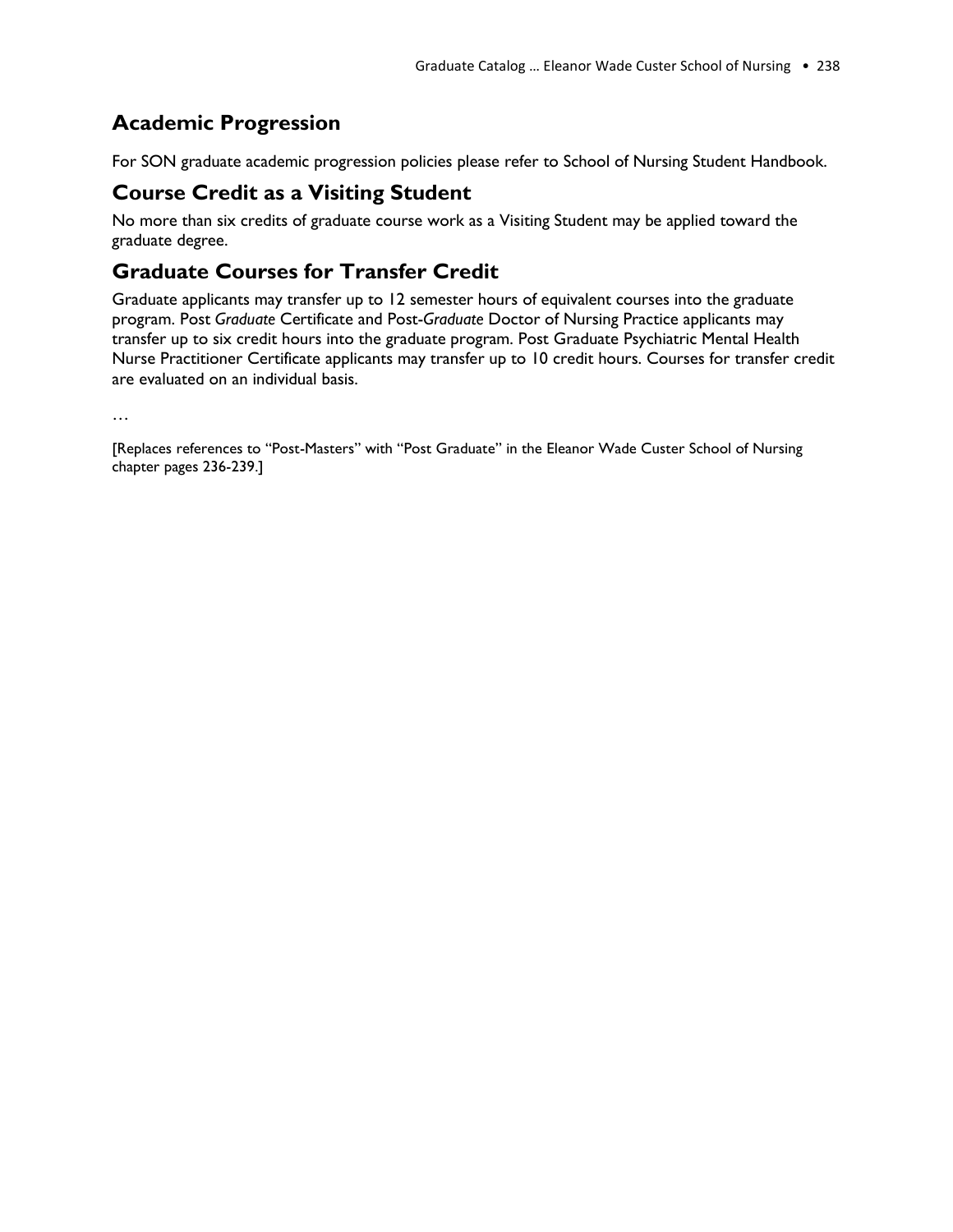### **Post** *Graduate* **Nursing Certificates**

#### *Post Graduate Certificate* **Family Nurse Practitioner**

Patricia Krauskopf, Professor and Director, Family Nurse Practitioner Program Health & Life Sciences Building, Office 165, (540) 665-5512, pkrausko@su.edu

[Certificate title correction reflecting "Post Graduate" rather than "Post-Masters" in the Eleanor Wade Custer School of Nursing chapter page 251.]

#### *Post Graduate Certificate* **Psychiatric Mental-Health Nurse Practitioner**

Marian Newton, Professor and Assistant Dean of Advising, Retention and Progression Health & Life Sciences Building, Office 156, (540) 665-5509, mnewton@su.edu

[Certificate title correction adding "Post Graduate" in the Eleanor Wade Custer School of Nursing chapter page 252.]

#### **Post** *Graduate* **Certificate in Nursing Education**

Pamela Cangelosi, Associate Dean for Academics and Associate Professor Health & Life Sciences Building, Office 164, (540) 665-5496, pcangelo86@su.edu

[Certificate title correction reflecting "Post Graduate" rather than "Post-Masters" in the Eleanor Wade Custer School of Nursing chapter page 255.]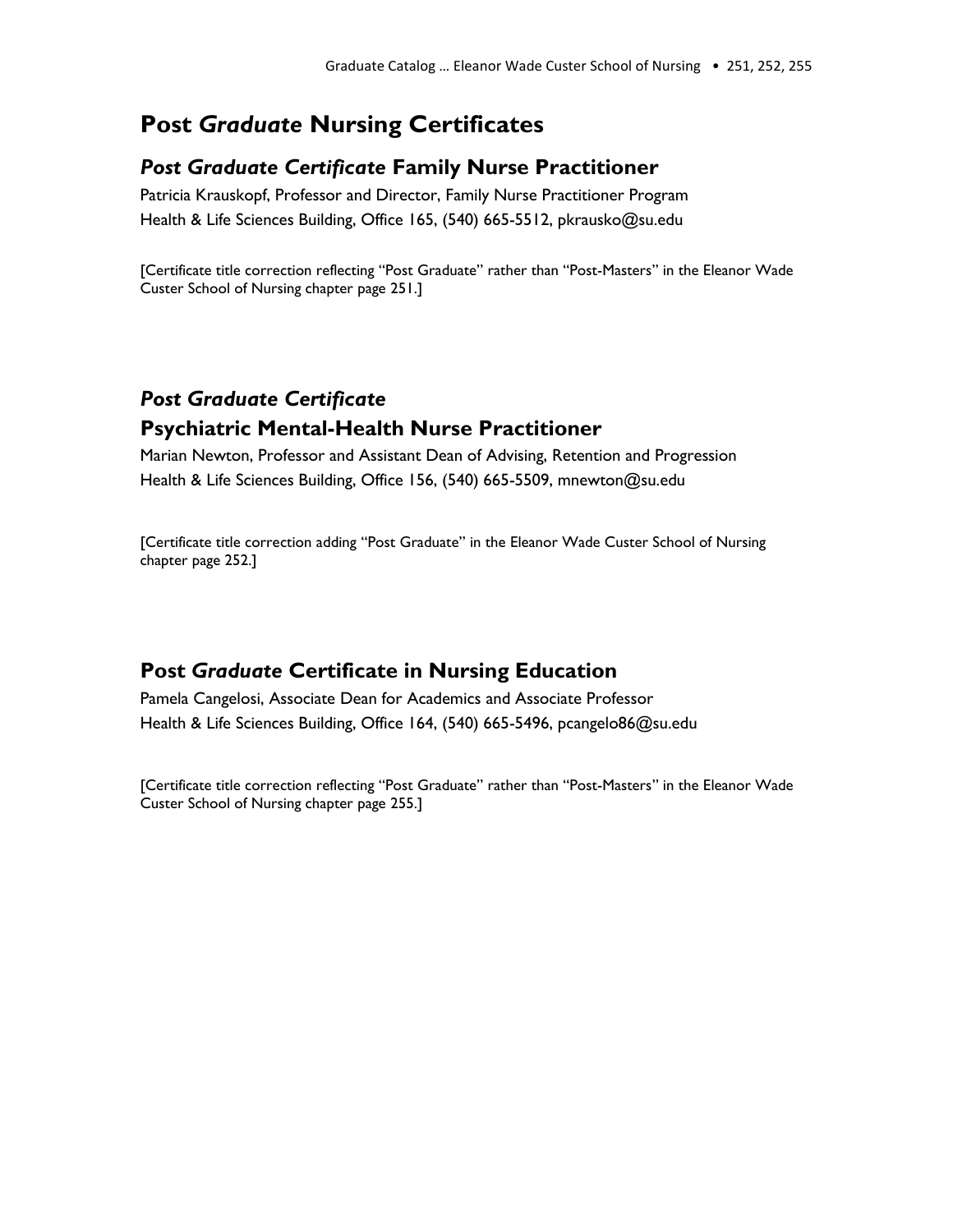#### **Post Graduate Certificate in Midwifery**

Juliana Fehr, Professor and Program Director, Nurse Midwifery Health & Life Sciences Building, Office 165, (540) 678-4382, jfehr@su.edu

The School of Nursing offers a Post Graduate Certificate in Nurse Midwifery for RNs who already hold a graduate degree (MS, MSN, DNP or PhD) in Nursing. The Post Graduate Certificate in Midwifery includes the knowledge, skills, values, meanings and experiences needed to educate new midwives in the full scope of the Midwifery Management Process that encompasses primary healthcare for women, the normal newborn for the first 28 days, and treatment of male partners for sexually transmitted infections. It integrates independent, collaborative, consultative and referral-based midwifery management within an interprofessional healthcare environment. The Midwifery Management Process is included in the American College of Nurse-Midwives' (ACNM) "Core Competencies for Basic Midwifery Practice" that serve as curricular guidelines to assure that quality education for midwives occurs within the certificate program. The program is also based on the ACNM Standards for the Practice of Midwifery, the Philosophy of ACNM and the ACNM Code of Ethics to assure that all graduates assume responsibility for the concepts and skills associated with the Midwifery Management Process. Shenandoah University's mission and goals provide the context for this program's curricular delivery

The certificate is designed to meet the needs and be sensitive to the graduate RN who is a highly motivated adult learner. Course work can be completed in 12 months of study. Although there is a minimum of 660 hours in the nurse-midwifery specialty courses, completion is based on competency attainment and is dependent on the birth of babies. Both features may require more clinical hours that are allotted for in the formal clinical clock hour ratio outlined in the program. These two unique features are explained to students upon entry into the program. Graduates of this certificate program will be eligible to take the national certification examination by the American Midwifery Certification Board (AMCB). Successful completion of this examination allows the practitioner to use the professional title, "Certified Nurse-Midwife."

#### **Post Graduate Certificate in Midwifery Program Objectives**

Graduates of the Post Graduate Certificate in Midwifery will be able to:

- 1. Accomplish the Nurse-Midwifery Master's Program Objectives.
- 2. Lead nurse-midwifery and potential interprofessional student colleagues in the following Core Competencies for Basic Midwifery Practice: "incorporation of scientific evidence into clinical practice," "development of leadership skills" and "participation in self-evaluation, peer review, lifelong learning and other activities that ensure and validate quality practice."

| Course    |     | Title                                     | <b>Credit Hours</b> |
|-----------|-----|-------------------------------------------|---------------------|
| <b>NM</b> | 610 | Primary Care of Women                     | $2(1)^{*}$          |
| <b>NM</b> | 620 | Comprehensive Antepartal Care             | $2(1)^{*}$          |
| NMLB 630  |     | <b>Midwifery Practicum</b>                | $(3)^{*}$           |
| <b>NM</b> | 640 | Comprehensive Perinatal Care              | $2(1)^{*}$          |
| NMLB 651  |     | <b>Integrated Midwifery Practicum</b>     | $(5)^*$             |
| <b>NM</b> | 652 | <b>Evidence Based Practice Project</b>    |                     |
| <b>NM</b> | 660 | Advanced Nurse-Midwifery Role Development |                     |
|           |     |                                           |                     |

#### **Post Graduate Certificate in Midwifery Courses**

*\*This course includes clinical experiences. The ratio of clinical to clock hours is 1 clinical hour = 4 clock hours*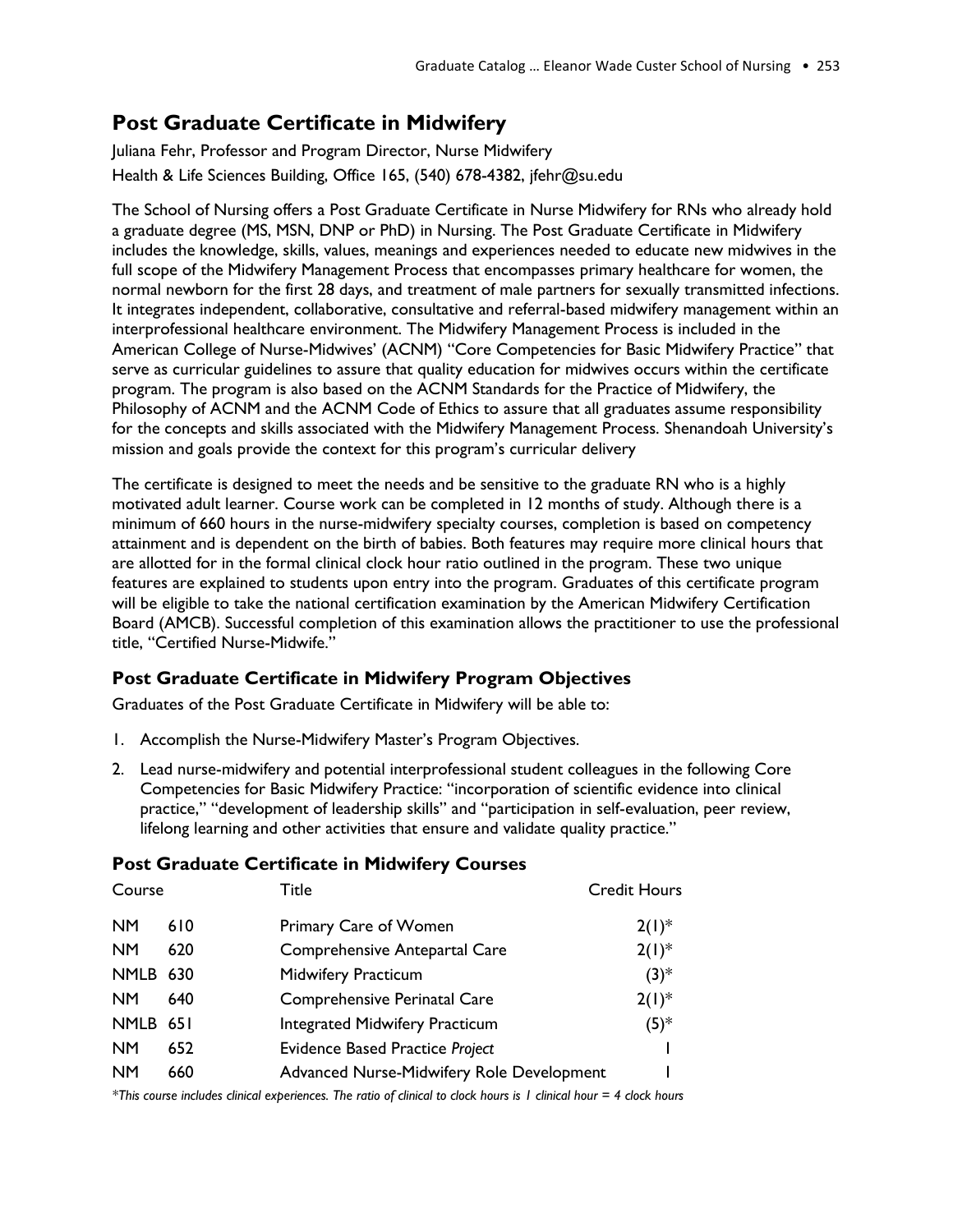#### **Post Graduate Certificate in Midwifery***: Midwifery Initiative*

…

[Correction to update program description to reflect UCC approval for Post Graduate Certificate in Midwifery referenced in the Eleanor Wade Custer School of Nursing chapter on pages 253-254.]

Additionally, on page 244 and page 254, the correct title for NM 652 under Courses should reflect *Project* rather than Program.

NM 652 Evidence Based Practice *Project* 1